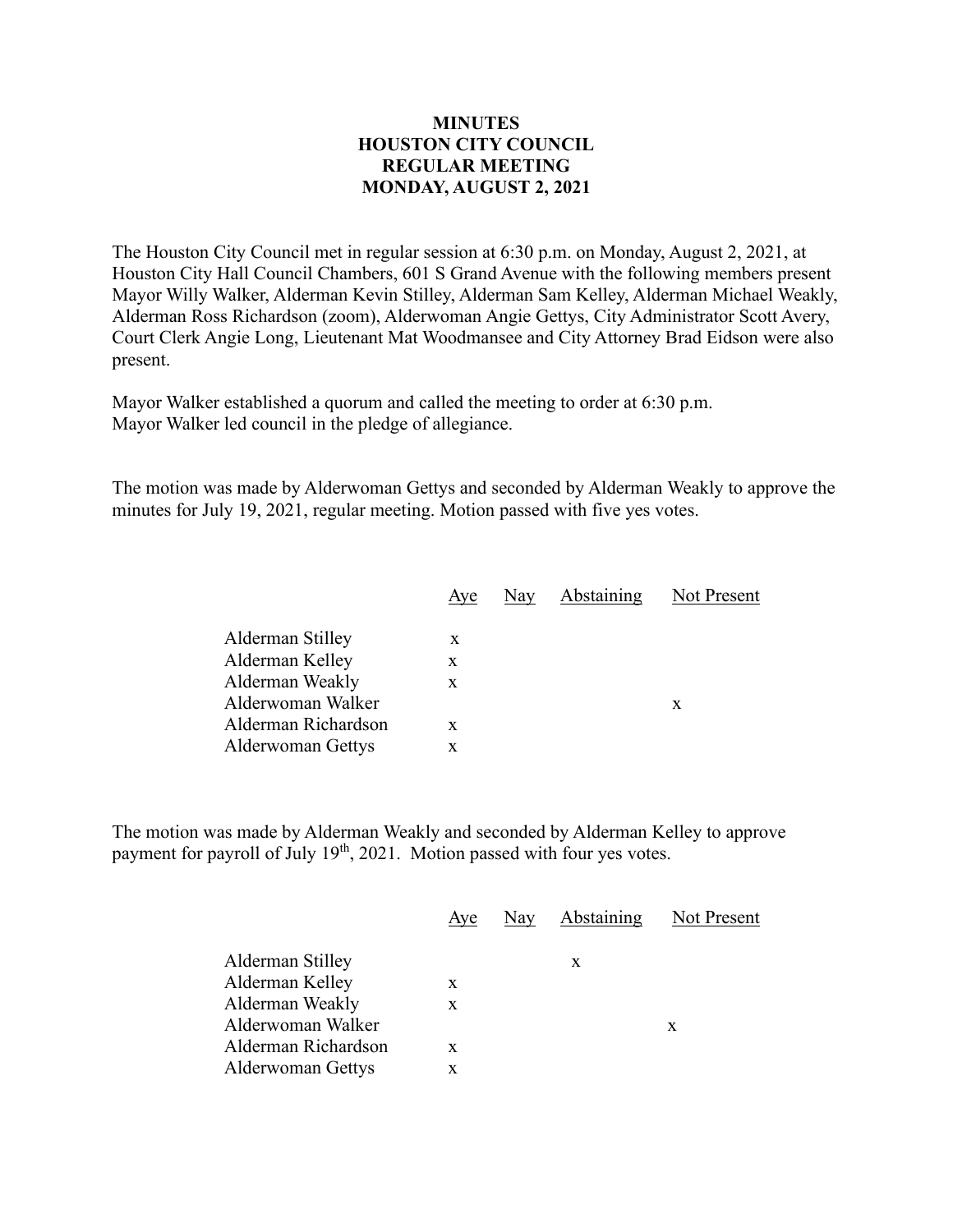The motion was made by Alderman Weakly and seconded by Alderwoman Gettys to approve payment of invoices for July  $30^{th}$  & August  $2^{nd}$ , 2021 (\$256,618.96) as presented. Motion passed with five yes votes.

|                          | Aye | Nay | <b>Abstaining</b> | Not Present |
|--------------------------|-----|-----|-------------------|-------------|
|                          |     |     |                   |             |
| Alderman Stilley         | X   |     |                   |             |
| Alderman Kelley          | X   |     |                   |             |
| Alderman Weakly          | x   |     |                   |             |
| Alderwoman Walker        |     |     |                   | X           |
| Alderman Richardson      | X   |     |                   |             |
| <b>Alderwoman Gettys</b> | X   |     |                   |             |

Guest: Chris Strickland gave TCMH financial report.

Bill 112 to become Ordinance 2021-112 (Zoning). The motion was made by Alderman Weakly and seconded by Alderman Kelley to place Bill 112 on first reading by title only. Motion passed with five roll call votes.

|                     | Aye | Nay | Abstaining | Not Present |
|---------------------|-----|-----|------------|-------------|
| Alderman Stilley    | X   |     |            |             |
| Alderman Kelley     | X   |     |            |             |
| Alderman Weakly     | X   |     |            |             |
| Alderwoman Walker   |     |     |            | X           |
| Alderman Richardson | X   |     |            |             |
| Alderwoman Gettys   | x   |     |            |             |
|                     |     |     |            |             |

The motion was made by Alderman Kelley and seconded by Alderman Weakly to approve job description for parks laborer and advertise for two weeks. Motion passed with five yes votes.

|                          | Aye | Nay Abstaining | Not Present |
|--------------------------|-----|----------------|-------------|
| Alderman Stilley         | X   |                |             |
| Alderman Kelley          | X   |                |             |
| Alderman Weakly          | X   |                |             |
| Alderwoman Walker        |     |                | X           |
| Alderman Richardson      | X   |                |             |
| <b>Alderwoman Gettys</b> | x   |                |             |
|                          |     |                |             |